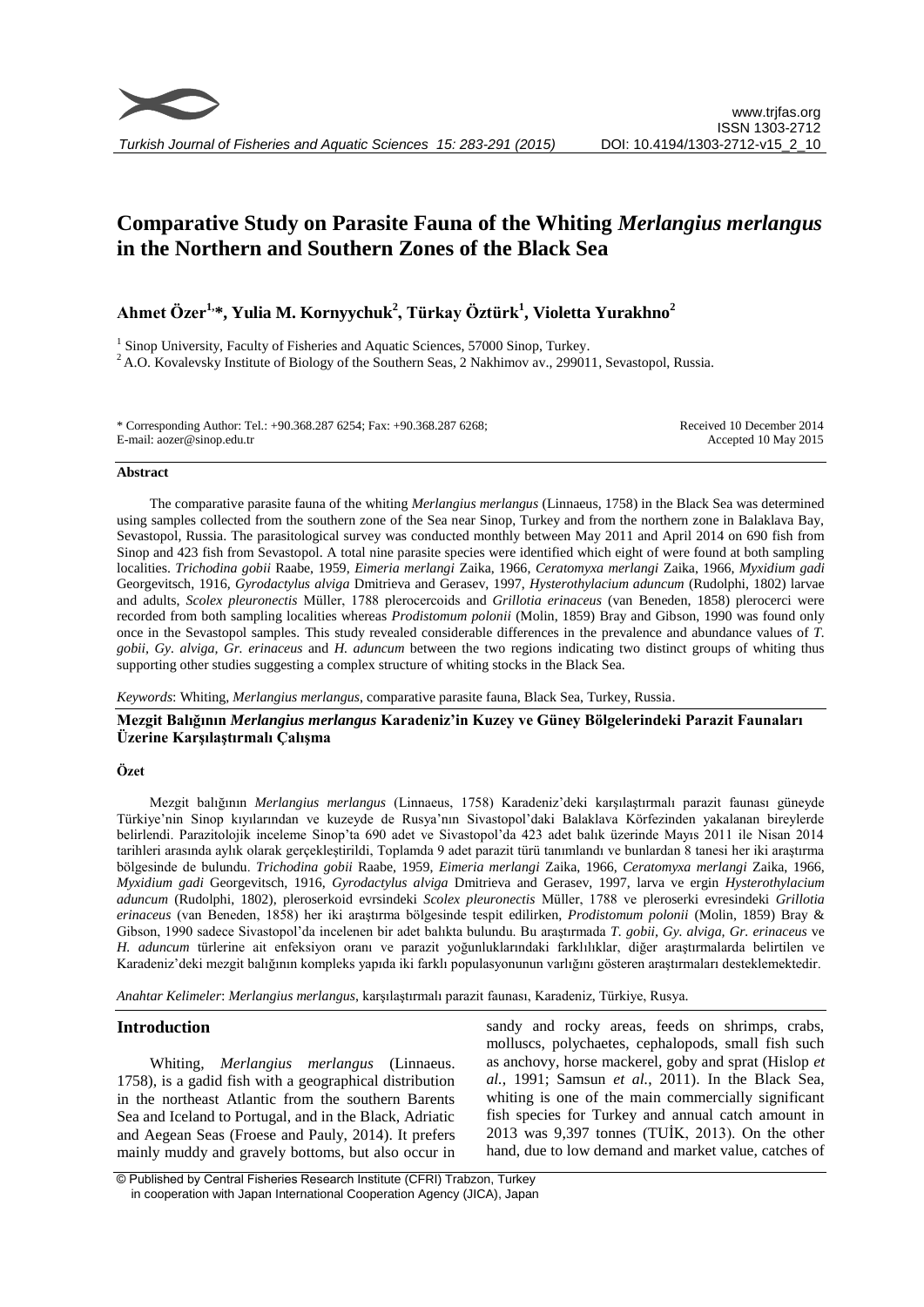whiting in Ukrainian waters in 2001-2007 years were between 10-40 tons per year (Chesalin, 2011). More than 85% of catches of this fish species in the Black Sea are taken in Turkish waters, mainly near the western Turkish coasts including Sinop.

Parasites are recognized as an excellent source of information on the distribution of their hosts as they provide more information about their host's biology, ecology, phylogeny and population structure and can be used as biological tags (Marques *et al.*, 2009). Since some parasites may confer considerable economical losses to both aquaculture and fisheries, and many parasites can pose a threat to humans via the consumption of raw, undercooked or inadequately salted, pickled or smoked sea foods (Ward *et al.*, 1997). It is important to identify the parasite fauna of commercially important fish species. It is known that Black Sea whiting are divided into different populations and their reproductive isolation is determined by spatially isolated spawning areas (Volodin, 1995), hence we might expect regional differences in the component structure of Black Sea whiting parasites. Despite the fact that there is considerable information on the parasite fauna of whiting mainly from northern coasts of the Black Sea, only a limited number of studies have been presented on the parasite fauna of whiting close to Turkish coasts (Table 1).

In the present study, the parasite fauna of whiting inhabiting the southern and northern coastal zones of the Black Sea were investigated and compared in order to determine whether there is any difference in two parasite fauna in these sampling areas.

#### **Materials and Methods**

Whiting samples were collected monthly by trawl and demersal nets throughout a period between May 2011 and April 2014 from local fishermen. A total of 690 fishes from Sinop, Turkey (42°05′68″ N E 35°10′55″) and 423 fish specimens from Balaklava Bay near Sevastopol, Russia (44°49′54″N 33° 59′48″E) were examined for parasites in the parasitology laboratories at Sinop University, Faculty of Fisheries and Aquatic Sciences in Turkey, and the Institute of Biology of the Southern Seas in Sevastopol, Russia. Gills, skin, fins, eyes, the peritoneal cavity, mesenteries and peritoneal viscera were examined for parasites using conventional methods. Endoparasites were placed in separate Petri dishes with physiological saline and immediately observed*.* Parasite preparations were conducted according to methods indicated by Paradiznik and Radujkovic (2007) for digeneans, Moravec and Muzzall (2007) for nematodes, Yurakhno (1988) for myxosporeans, Özer *et al.* (2014) for cestodes, Lom and Dykova (1992) for trichodinids, All parasite species were examined and identified using a phase contrast Olympus microscope (BX53) equipped with a digital camera (DP50) and hand drawing attachment (U-DA). Identification keys were also used (Gaevskaya *et al.*, 1975, Bray and Gibson, 1990, Dmitrieva and Gerasev, 1997, Lom and Dykova, 1992).

The ranges (min–max) of infection prevalence, mean intensity and abundance were calculated for each parasite species according to Bush *et al.* (1997). The whiting parasite fauna similarity in the two sampling zones was evaluated using the Czekanowski-Sørensen Index (Sørensen, 1948).

#### **Results**

Parasitological examination of whiting yielded nine parasite species in total, eight at both sampling localities, comprising one ciliophoran, one monogenean, one sporozoan, one nematode at larval and adult stages, one digenean, two myxosporean and two larval cestodes. These are; *Trichodina gobii*  Raabe, 1959 (Figure 1A), *Gyrodactylus alviga*  Dmitrieva and Gerasev, 1997 (Figure 1B), *Eimeria merlangi* Zaika, 1966 (Figure 1C), *Ceratomyxa merlangi* Zaika, 1966 (Figure 1D), *Myxidium gadi* Georgevitsch, 1916 (Figure 1E), *Grillotia erinaceus* (van Beneden, 1858) plerocercus (Figure 1F) *Hysterothylacium aduncum* (Rudolphi, 1802) (Figure 1G,H) and *Scolex pleuronectis* Müller, 1788 plerocercoid (Figure 1I) and *Prodistomum polonii* (Molin, 1859) (Figure 1J). The latest species was found only off Sevastopol, Russia (Table 2). Microhabitats were determined to be the gills for *T. gobii,* the gills, skin and fins for *Gy. alviga,* the mesentery and gall bladder for *E. merlangi,* the gall bladder for *C. merlangi* and *M. gadi,* the pyloric caeca for *P. polonii* and *S. pleuronectis,* the stomach for adult *H. aduncum*, the pyloric caeca and intestine for *H. aduncum* larvae, subserosa of the anterior oesophagus, stomach, pyloric caeca, liver, ovaries and mesenteries for *Gr. erinaceus* plerocerci. Ranges for prevalence, mean intensity and mean abundance values of theses parasites obtained throughout sampling period at both sampling localities are provided in Table 2.

Off Sinop, the most prevalent (i.e. the dominant group or core species) were *T. gobii, Gy. alviga* and *H. aduncum,* followed by the predominant *C. merlangi*, then *M. gadi* and *Gr. erinaceus* (Table 2)*.*  Whereas, the core species in the whiting parasite community off Sevastopol were *M. gadi* and *H. aduncum,* with predominant *T. gobii* and *C. merlangi* followed by *Gy. alviga.* The most common parasite of whiting in both of the Black Sea regions studied was *H. aduncum.*

An extremely high level of the Czekanowski-Sørensen Index, 94.1%, indicated that eight out of the nine parasite species recorded from whiting in this investigation are common in the whiting populations inhabiting both studied sites.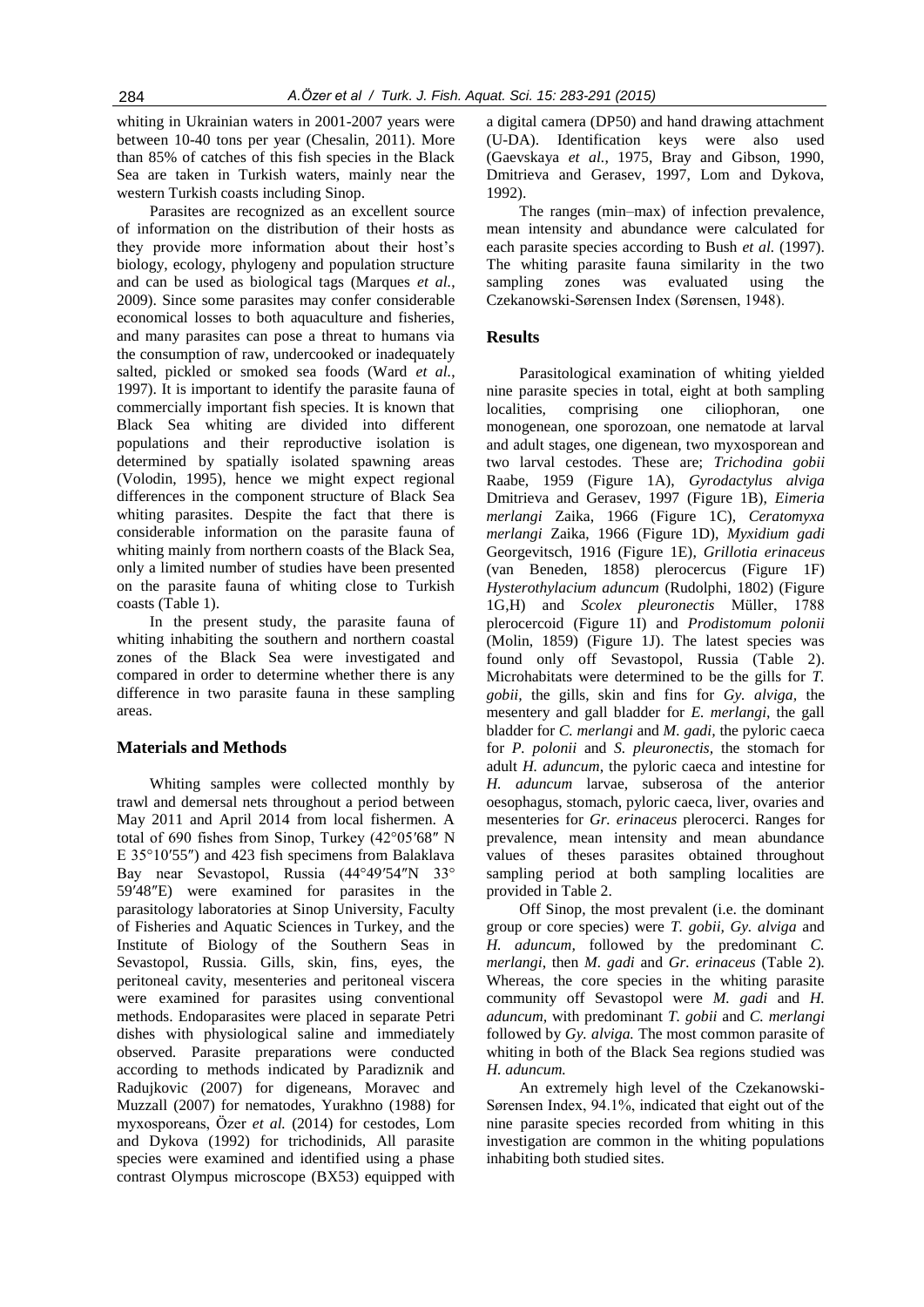**Table 1.** List of the *Merlangius merlangus* parasites in the Black Sea on the basis of literature data and present study

| <b>Parasite Species</b>                    | Sampling area                                          | Author(s)                    |
|--------------------------------------------|--------------------------------------------------------|------------------------------|
| <b>CILIOPHORA</b>                          |                                                        |                              |
| Trichodina domerguei Wallengren, 1897      | Russia - Sevastopol, Kerch Streit; Georgia - Batumi    | Gaevskaya et al. (1975)      |
|                                            | Russia - Sevastopol                                    | Zaika (1966)                 |
|                                            | Russia - Sevastopol; Turkey-Sinop                      | Özer et al. (2012a)          |
| T. gobii Raabe, 1959                       | Russia - Sevastopol, Karadag, Karkinitsky Gulf, Kerch  | Gaevskaya et al. (1975)      |
|                                            | Streit                                                 | Present study                |
| T. ovonucleata Raabe, 1958                 | Russia - Sevastopol, Turkey-Sinop                      | Gaevskaya et al. (1975)      |
| T. rectuncinata Raabe, 1958                | Russia - Sevastopol, Kerch Streit; Georgia - Batumi    | Zaika (1966)                 |
|                                            | Russia - Sevastopol, Kerch Streit; Romania -           | Gaevskaya et al. (1975)      |
| T. puytoraci Lom, 1962                     | Konstanza                                              | Öğüt and Palm (2005)         |
|                                            | Russia - Sevastopol, Kerch Streit; Romania -           | Öğüt and Altuntaş (2011)     |
| T. claviformis Dobberstein & Palm, 2000    | Konstanza                                              | Öğüt and Palm (2005)         |
|                                            | Turkey - Trabzon                                       | Öğüt and Altuntaş (2011)     |
| Trichodina sp.                             | Turkey - Trabzon                                       | Öğüt and Palm (2005)         |
|                                            | Turkey - Trabzon                                       | Öğüt and Altuntaş (2011)     |
| Trichodinella inversa Dogiel, 1948         | Turkey - Trabzon                                       | Gaevskaya et al. (1975)      |
|                                            | Turkey - Trabzon                                       |                              |
|                                            | Turkey - Trabzon                                       |                              |
|                                            | Russia - Sevastopol, Kerch Streit; Georgia - Batumi    |                              |
| <b>KINETOPLASTIDA</b>                      |                                                        |                              |
| Cryptobia sp.                              | Russia - Sevastopol                                    | Zaika (1966)                 |
| <b>COCCIDIA</b>                            |                                                        |                              |
| Eimeria merlangi Zaika, 1966               | Russia - Sevastopol                                    | Zaika (1966)                 |
|                                            | Russia - Sevastopol; Turkey-Sinop                      | Ozer <i>et al.</i> (2012a)   |
|                                            | Russia – Sevastopol; Turkey-Sinop                      | Present study                |
| <b>MYXOZOA</b>                             |                                                        |                              |
| Ceratomyxa merlangi Zaika, 1966            | Russia - Sevastopol                                    | Zaika (1966)                 |
|                                            | Russia -Crimea, Ukraine (all the northwestern part of  | Yurakhno (1988; 1997a,b;     |
|                                            | the Black Sea); Russia, Georgia (all the northeastern  | 2004; 2008; 2009b; 2010)     |
|                                            | part of the Black Sea)                                 |                              |
|                                            | Russia - Sevastopol; Turkey-Sinop                      | Özer et al. (2012a)          |
| Myxidium gadi Georgevitsch, 1916           | Russia - Sevastopol; Turkey - Sinop                    | Present study                |
|                                            | Russia - Crimea, Ukraine (all the northwestern part of | Yurakhno (1987; 1988;        |
|                                            | the Black Sea); Russia, Georgia (northeastern part of  | 1997a,b; 2000; 2004; 2008;   |
|                                            | the Black Sea)                                         | 2009a,b; 2010)               |
|                                            | Russia - Sevastopol                                    | Shchepkina and Yurakhno      |
|                                            | Russia - Sevastopol                                    | (2004; 2008)                 |
| Ceratomyxa informis Auerbach, 1910         | Russia – Sevastopol; Turkey – Sinop                    | Skuratovskaya et al. (2012)  |
|                                            | Russia - Sevastopol; Turkey - Sinop                    | Özer et al. (2012a)          |
|                                            | Russia, Novorossiysk                                   | Present study                |
|                                            |                                                        | Pogoreltseva (1964)          |
| <b>MONOGENEA</b>                           |                                                        |                              |
| Gyrodactylus alviga Dmitrieva and Gerasev, | Russia - Sevastopol                                    | Dmitrieva and Gerasev (1997; |
| 1997                                       | Russia - Sevastopol; Turkey - Sinop                    | 2000)                        |
|                                            | Russia - Sevastopol; Turkey - Sinop                    | Özer et al. (2012a)          |
|                                            | Turkey - Sinop                                         | Present study                |
|                                            |                                                        | Yaman (1997)                 |
| DIGENEA                                    |                                                        |                              |
| Prodistomum polonii (Molin, 1859) Bray &   | Russia - Sevastopol                                    | Present study                |
| Gibson, 1990                               | Russia – Novorossiysk                                  | Pogoreltceva (1952b)         |
| Hemiurus communis Odhner, 1905             | Russia - Sevastopol; Russia, Novorossiysk              | Gaevskaya et al. (1975)      |
|                                            | Russia – Karadag                                       | Najdenova and Solonchenko    |
|                                            | Russia – Karadag                                       | (1989)                       |
|                                            | Russia – Novorossiysk                                  | Miroshnichenko (2004)        |
| Stephanostomum pristis (Deslongchamps,     | Russia – Karadag                                       | Pogoreltceva (1952b)         |
| 1824) Looss, 1901                          | Russia - Karadag                                       | Gaevskaya et al. (1975)      |
|                                            |                                                        |                              |
|                                            | Russia - Alushta, Karadag                              | Miroshnichenko (2004)        |
| Prosorhynchoides gracilescens (Rudolphi,   | Russia - along Crimean coasts                          | Mange (1993)                 |
| 1819) metacercariae                        | Russia – Kerch Strait                                  | Gaevskaya et al., (1975)     |
| Stephanostomum sp. metacercariae           | Georgia – Batumi                                       | Pogoreltceva (1952b)         |
| Nemathobothrium sp. metacercariae          | <b>Black Sea</b>                                       | Chulkova (1939)              |
| Galactosomum lacteum (Jägerskiöld, 1896)   | Georgia - Batumi                                       | Gaevskaya et al. (1975)      |
| metacercariae                              | Russia – Novorossiysk                                  | Chulkova (1939)              |
| Bucephalus marinus Vlasenko, 1931          | <b>Black Sea</b>                                       | Pogoreltceva (1952b)         |
| Lecithochirium rufoviride (Rudolphi, 1819) | Bulgaria - Sozopol                                     | Gaevskaya et al. (1975)      |
| Lühe, 1901                                 | Russia – Novorossiysk                                  | Dimitrov (1989)              |
|                                            | Russia - Sevastopol, Novorossiysk                      | Pogoreltceva (1952b)         |
|                                            |                                                        | Gaevskaya et al., (1975)     |
| <b>NEMATODA</b>                            |                                                        |                              |
| Hysterothylacium aduncum (Rudophi, 1802)   | Georgia - Batumi                                       | Chulkova (1939)              |
|                                            | Russia – Sevastopol                                    | Osmanov (1940)               |
|                                            | Russia - Novorossiysk                                  | Pogoreltceva (1952a)         |
|                                            | Bulgaria                                               | Gaevskaya et al., (1975)     |
|                                            |                                                        |                              |
|                                            |                                                        |                              |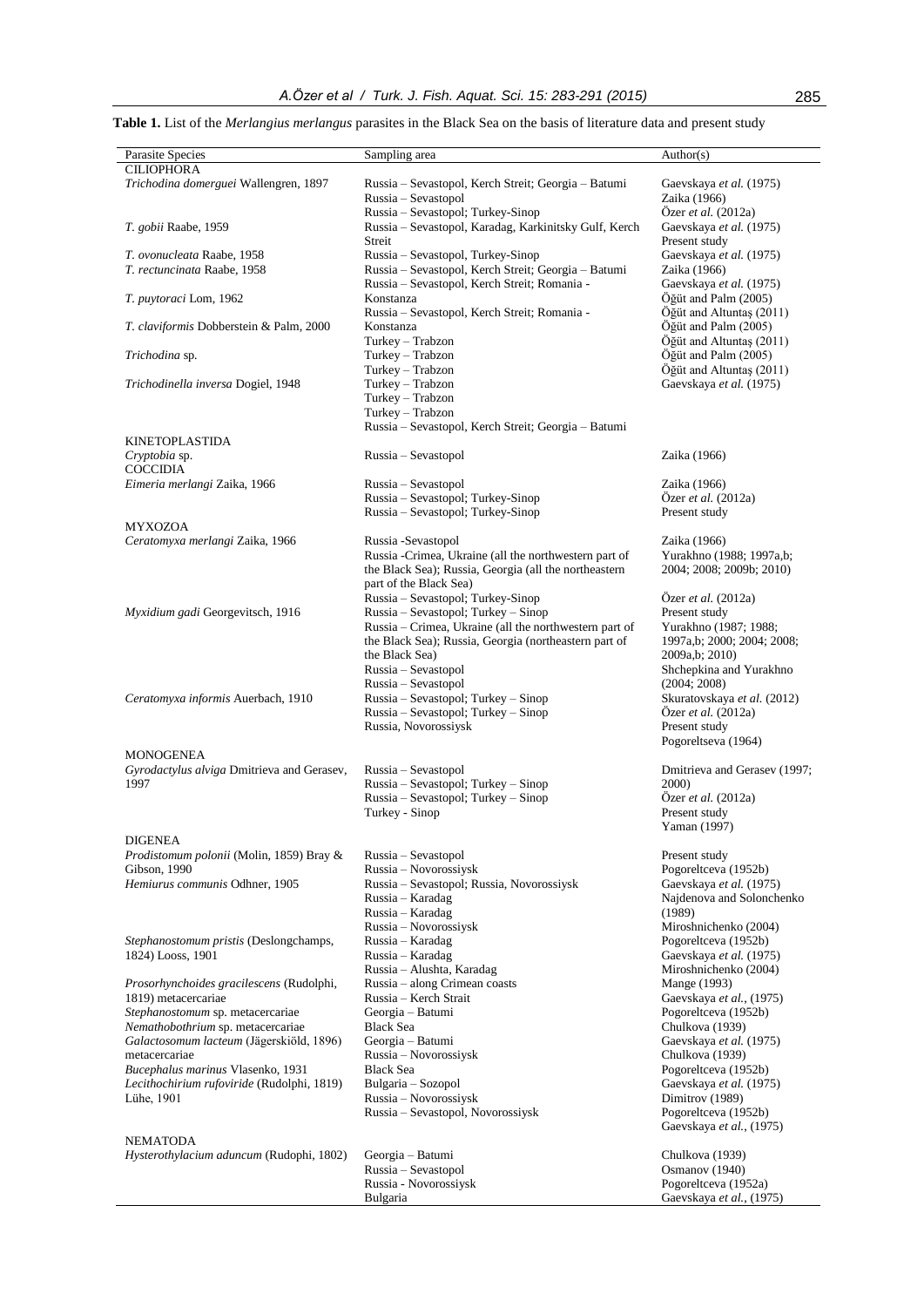# **Table 1.** Continued

| Parasite Species                              | Sampling area                       | Author( $s$ )                     |  |  |  |
|-----------------------------------------------|-------------------------------------|-----------------------------------|--|--|--|
| <b>NEMATODA</b>                               |                                     |                                   |  |  |  |
| Hysterothylacium aduncum (Rudophi, 1802)      | Russia – Alushta, Karadag           | Pogoreltceva (1952b)              |  |  |  |
|                                               | Turkey – Samsun                     | Chulkova (1939)                   |  |  |  |
|                                               | Russia - Sevastopol                 | Gaevskaya et al. (1975)           |  |  |  |
|                                               | Russia – Sevastopol                 | Chulkova (1939)                   |  |  |  |
|                                               | Turkey – Trabzon                    | Pogoreltceva (1952b)              |  |  |  |
|                                               | $Turkey - Sinop$                    | Gaevskaya et al. (1975)           |  |  |  |
|                                               | Turkey - Eastern Black Sea          | Dimitrov (1989)                   |  |  |  |
|                                               | Russia – Sevastopol; Turkey – Sinop | Pogoreltceva (1952b)              |  |  |  |
| Cucullanus heterochrous Rudolphi, 1802        | Russia – Sevastopol; Turkey – Sinop | Gaevskaya et al., (1975)          |  |  |  |
| Contracaecum aduncum (Rudolphi, 1802)         | Georgia – Batumi                    |                                   |  |  |  |
|                                               | Georgia - Batumi                    |                                   |  |  |  |
| Cucullanellus minutus (Rudolphi, 1809)        | Turkey - Sinop                      |                                   |  |  |  |
|                                               | Turkey - Erzurum                    |                                   |  |  |  |
|                                               | Turkey - Erzurum                    |                                   |  |  |  |
| <b>CESTODA</b>                                |                                     |                                   |  |  |  |
| Grillotia erinaceus (van Beneden, 1858)       | Russia – Karadag, Kerch Streit      | Kornyushin and Solonchenko (1978) |  |  |  |
| plerocercoid                                  | Russia – Sevastopol                 | Gaevskaya et al. (1975)           |  |  |  |
|                                               | Russia – Sevastopol; Turkey – Sinop | Özer et al. (2012a, b)            |  |  |  |
|                                               | Turkey - Eastern Black Sea          | Tepe et al. (2013)                |  |  |  |
|                                               | Russia – Sevastopol; Turkey – Sinop | Özer et al. (2014)                |  |  |  |
|                                               | Russia – Sevastopol; Turkey – Sinop | Present study                     |  |  |  |
|                                               | Russia - Novorossiysk               | Pogoreltceva (1952a)              |  |  |  |
| Tetrarhynchobothrium Diesing, 1854 larvae     | Russia - Novorossiysk               | Pogoreltceva (1952a)              |  |  |  |
| Scolex pleuronectis Müller, 1788 plerocercoid | Russia – Sevastopol                 | Gaevskaya et al. (1975)           |  |  |  |
|                                               | Russia – Sevastopol                 | Present study                     |  |  |  |
| Tentacularia sp.                              | <b>Black Sea</b>                    | Gaevskaya et al., (1975)          |  |  |  |
| <b>COPEPODA</b>                               | Russia - Novorossiysk               | Pogoreltceva (1952a)              |  |  |  |
| Ergasilus lizae Krøyer, 1863                  | <b>Black Sea</b>                    | Gaevskaya et al. (1975)           |  |  |  |

# **Discussion**

Despite its commercial importance, the whiting, *Merlangius merlangus* in the Black Sea*,* had never previously been a subject of a special parasitological investigation focused on its parasite fauna*.* Nevertheless, a total of 31 parasite species (including 27 named and 4 unnamed species) have so far been reported from this host in the Black Sea according to literature; these are the members of the Monogenea (1), Kinetoplastida (1), Coccidia (1), Crustacea (1), Nematoda (2), Myxozoa (3), Cestoda (3), Ciliophora (8), and Digenea (9) (Table 1). In the present study, five parasites species (*T. gobii*, *E. merlangi*, *C. merlangi*, *M. gadi*, *Gy. alviga*) are recorded off Turkish Black Sea coasts for the first time. Our study yielded one species which have previously not been recorded from whiting in the Black Sea – i.e. the digenean *Prodistomum polonii*. As it can be seen from Table 1, most of the trichodinid species have been recorded only once in several parts of the Black Sea and, similarly, we have found only one of seven species previously reported from this host indicating that parasites are mostly restricted to this geographical location or different whiting populations in the Black Sea. In previous reports, there were sometimes no data on the prevalence and intensity values of the parasites and it was not possible to compare their dispersion, thus, we believe them to be rare.

*Trichodina gobii* was the only trichodinid species found at both sampling localities in the present study. Xu (2007) made a detailed revision of

the identification of *T. gobii* based on previous reports and considered some previous reports of *T. domerguei gobii* and *T. jadranica,* from several fish species by several authors, to be *T. gobii*, and suggested that *T. gobii* is a widely distributed species with a wide host range that belongs a group of the extraordinary fish trichodinids occurring in both marine and freshwater environments. According to the literature, *T. gobii* has been reported only once on whiting (Table 1), however, Öğüt and Palm (2005) and Öğüt and Altuntaş (2011) reported a *Trichodina* sp. on whiting collected from the eastern part of Turkish Black Sea coasts and, due to similarities in morphology and measurements, we believe that it was in fact *T. gobii*. Thus, this is its second report from the Black Sea at species level and the first from Turkish coasts.

*Prodistomum polonii* was the only digenean species found in whiting in the present study and from only Sevastopol samples; this is its first report from Black Sea whiting. However, it has been reported that this species is common in scads, *Trachurus* spp. in the Black Sea (Korniychuk, 2005) and in *T. mediterraneus* in Marmara Sea (Keser *et al.*, 2007). None of all the other digenean species previously recorded from this host in the Black Sea (Table 1) were observed during our investigation. Populations of digeneans, with their complex life cycles, are restricted to the distribution of their first intermediate hosts. As all of these digeneans previously been mentioned from other localities in the Black Sea, we suggest that the differences in the local mollusc fauna or the density of molluscs hosts populations may be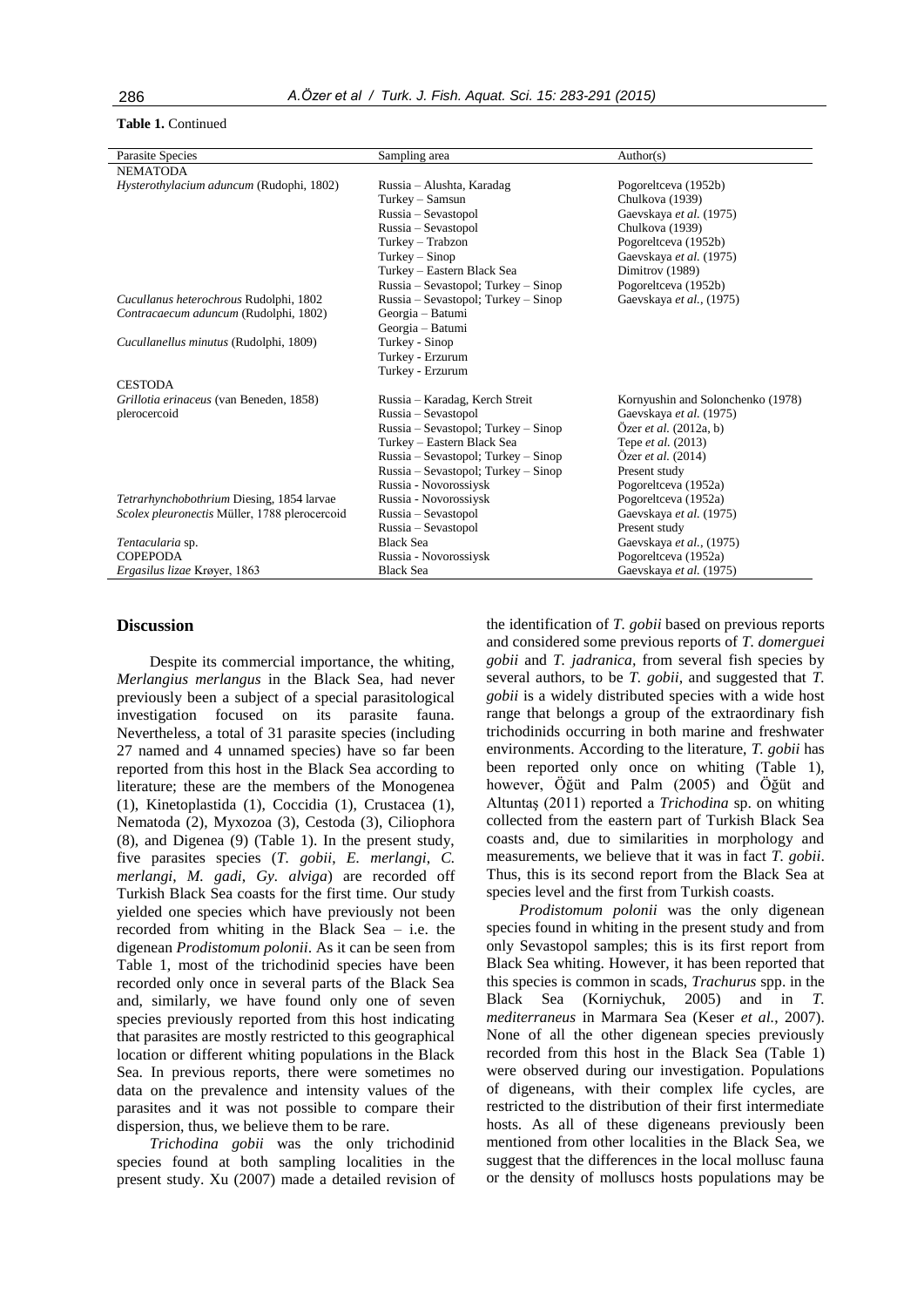

**Figure 1.** Parasite species identified in *M. merlangus*. A) *T. gobii*, B) *Gy. alviga*, C) *E. merlangi*, D) *C. merlangi*, E) *M. gadi*, F) *Gr. erinaceus*, G,H) *H. aduncum*, I) *S. pleuronectis*, J) *P. polonii.*

the reason for absence of these digeneans in our material, as well as possible differences in the second intermediate host fauna. Nevertheless, an analysis of previous reports (Table 1) reveals that most of them have been recorded from whiting only once and these findings were repeated in the Key to the parasites of vertebrates of Black and Azov seas (Gaevskaya *et al.*, 1975) and a regional checklist (Miroshnichenko, 2004).

*Hysterothylacium aduncum* was determined to be the most common and generalist parasite species (Gaevskaya *et al.*, 2010) in both sampling areas. It lives as a mature adult in the digestive tracts of marine teleosts, with larvae known to occur in marine invertebrates and fish (Køie, 1993a). The third-stage larvae have been found encapsulated in the mesentery and viscera of a wide range of fish that act as transport hosts (Berland, 1961; Køie, 1993b). This cosmopolitan nematode has a circumpolar distribution and is found mainly in marine teleosts in temperate and cold waters (Berland, 1991), the North-eastern Atlantic (Køie, 1993a), the Mediterranean Sea (Petter and Maillard, 1987), the Adriatic Sea (Petter and Radujkovic, 1989) and in the Pacific and Atlantic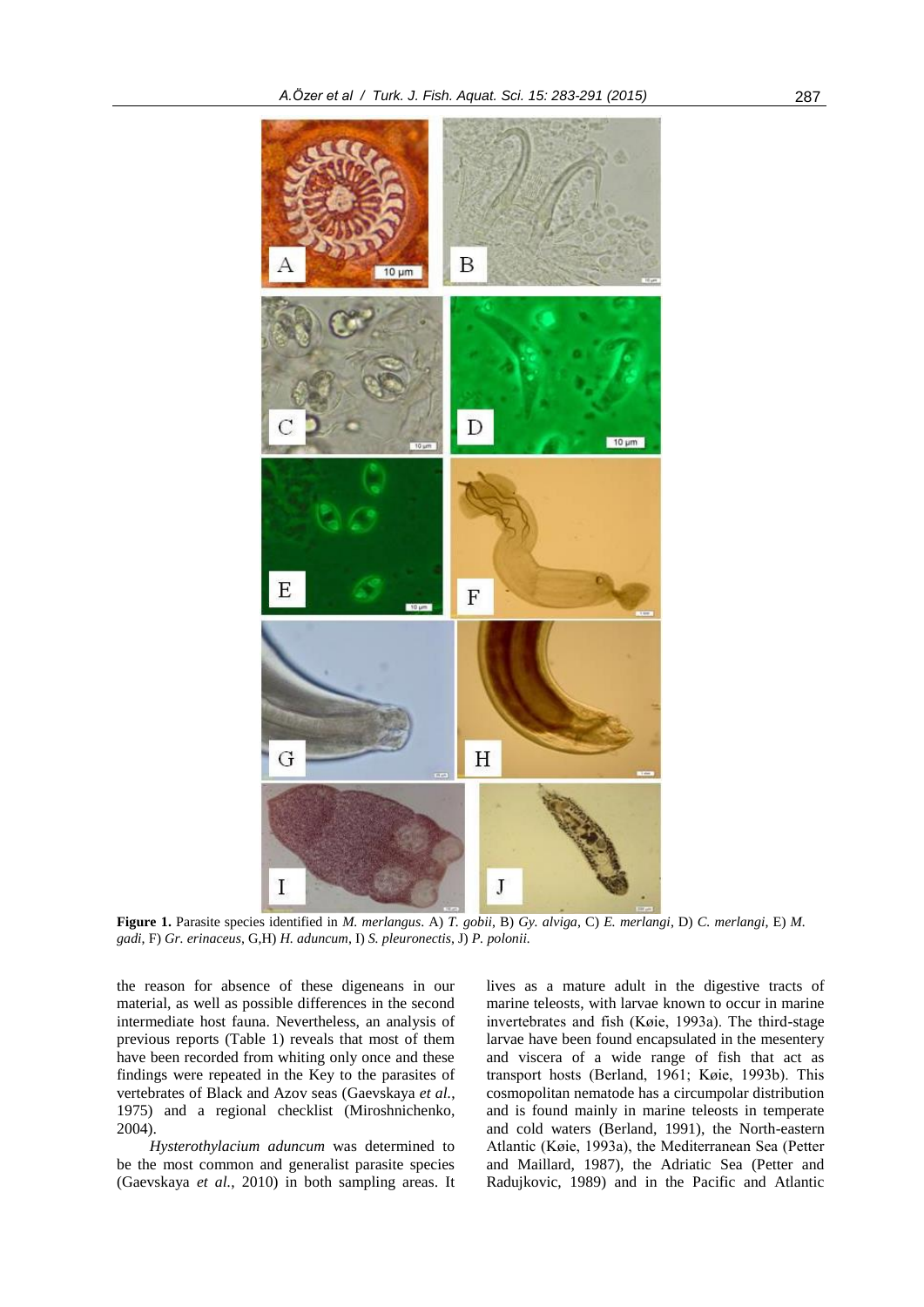**Table 2.** Identified parasite species and infection indices ranges in southern zone (Sinop, Turkey) and northern zone (Sevastopol, Russia) in the Black Sea

| Parasite species                                         | <b>Black Sea</b> |                      | <b>Infection Prevalence Ranges</b><br>(min-max) |               | <b>Mean Intensity Ranges</b><br>(min–max) |                 | Mean Abundance Ranges<br>(min-max) |                 |
|----------------------------------------------------------|------------------|----------------------|-------------------------------------------------|---------------|-------------------------------------------|-----------------|------------------------------------|-----------------|
|                                                          | Sinop<br>Turkey  | Sevastopol<br>Russia | Sinop                                           | Sevastopol    | Sinop                                     | Sevastopol      | Sinop                              | Sevastopol      |
| Trichodina gobii Raabe, 1959                             | $^{+}$           | $+$                  | $19.2 - 100$                                    | $5.0 - 47.5$  | $4.4 - 303.8$                             | $2.0 - 41.1$    | $1.3 - 283.5$                      | $0.1 - 19.5$    |
| Gyrodactylus alviga Dmitrieva and                        | $^{+}$           | $+$                  | $29.3 - 90.9$                                   | $10.0 - 32.5$ | $1.9 - 74.0$                              | $2.0 - 31.8$    | $0.6 - 60.7$                       | $0.2 - 9.5$     |
| Gerasev, 1997                                            |                  |                      |                                                 |               |                                           |                 |                                    |                 |
| Eimeria merlangi Zaika, 1966                             | $+$              | $+$                  | $3.3 - 18.2$                                    | 2.5           | <b>Numerous</b>                           | <b>Numerous</b> | <b>Numerous</b>                    | <b>Numerous</b> |
| Ceratomyxa merlangi Zaika, 1966                          |                  | $+$                  | $6.7 - 77.8$                                    | $15.0 - 50.0$ | <b>Numerous</b>                           | <b>Numerous</b> | <b>Numerous</b>                    | <b>Numerous</b> |
| Myxidium gadi Georgevitsch, 1916                         | $+$              | $+$                  | $6.7 - 53.3$                                    | $10.0 - 70.0$ | <b>Numerous</b>                           | Numerous        | Numerous                           | <b>Numerous</b> |
| Grillotia erinaceus (van Beneden,<br>1858) plerocercus   | $^{+}$           | $+$                  | $3.3 - 54.5$                                    | $2.5 - 22.5$  | $1.0 - 4.3$                               | $1.0 - 1.7$     | $0.07 - 1.3$                       | $0.03 - 0.4$    |
| Scolex pleuronectis Müller, 1788<br>plerocercoid         | $+$              | $+$                  | $3.2 - 25.0$                                    | 5.0           | $1.0 - 17.5$                              | 2.0             | $0.03 - 1.3$                       | 0.05            |
| Hysterothylacium aduncum (Rudolphi,<br>1802)             | $+$              | $^{+}$               | $41.5 - 98.6$                                   | $17.5 - 60.0$ | $4.0 - 45.4$                              | $1.5 - 9.1$     | $1.7 - 40.7$                       | $0.3 - 6.2$     |
| Prodistomum polonii (Molin, 1859)<br>Bray & Gibson, 1990 |                  | $^{+}$               | $\mathbf{0}$                                    | 2.5           | 0                                         | 1.0             | $\mathbf{0}$                       | 0,02            |

waters of North America (Margolis and Arthus, 1979; Marcogliese, 1996). It is also reported to be common in the Black Sea (Özer *et al.*, 2000; Gaevskaya and Korniychuk, 2003) and common in whiting from both investigated regions (see Table 1 for references).

A trypanorhynch cestode, *Grillotia erinaceus,* is specific to gadids at the plerocercus stage and is known from haddock (*Melanogrammus aeglefinus*), cod (*Gadus morhua*) and saithe (*Pollachius virens*) and becomes mature in elesmobranch hosts (Lubieniecki, 1976). This species has previously been described from whiting in the northern part of the Black Sea (Kornyushin and Solonchenko, 1978). *Scolex pleuronectis*, another cestode maturing in elasmobranch fish, at plerocercoid stage has also been reported from northern part of the Black Sea (see Table 1 for details), but it was found in whiting samples from southern part of the Black in the present study for the first time. The prevalence and abundance values of *S. pleuronectis* at both localities were very low.

*Gyrodactylus alviga* was the only monogenean parasite found on the gills of whiting collected from both sampling zones of the Black Sea in the present study. Yaman (1997) reported a *Gyrodactylus* sp. on whiting collected near Sinop where this study was conducted and we believe that it was *Gyrodactylus alviga* (see Table 1 for references). It is a generalist species recorded from many Black Sea fishes, but whiting is known to be its main host (Dmitrieva and Gerasev, 1997). Similarly, *Eimeria merlangi* is the only sporozoan reported previously from whiting (see Table 1 for references). It was found at both sampling localities in the Black Sea. As for myxosporeans, whiting is the only host of *Ceratomyxa merlangi* and the main host of *Myxidium gadi* (*Platichthys flesus* is secondary host). *Ceratomyxa merlangi* and *M. gadi* were the only myxosporeans found in the gall bladder of whiting. *Myxidium gadi* was recorded as the causative agent of the *M. merlangus* disease called myxidiosis (Yurakhno, 2009a). The contents of infected gall bladders were represented by numerous vegetative forms and spores of *M. gadi. Ceratomyxa merlangi* and *M. gadi* were found in mix infection in some whitings.

Analyzing the list of known parasite species from Black Sea whiting (see Table 1 for details), we can note that *T. gobii*, *Gy. alviga, H. aduncum* and *Gr. erinaceus* are generalist parasite species, as all of them are known in the Black Sea from a wide range of fish hosts (Gaevskaya *et al.*, 1975): *T. gobii* has 15 fish hosts, *Gy. alviga* - 16, *H. aduncum* – about 50 fish species; *Gr. erinaceus* plerocerci are known from 8 fishes (most of them are prey of the main definitive host of this cestode, the ray *Raja clavata*). Of the parasites mentioned above, we believe (comparing indices of infection in the literature and our data) that Black Sea whiting is the main hosts for *Gy. alviga* and the secondary definitive host for *H. aduncum*; As for *P. polonii*, maritae of this species are widely known from *Trachurus mediterraneus* everywhere in the Black Sea (Korniychuk, 2005) and it has previously been found in whiting only once in the Irish Sea (Shotter, 1976). Considering the report of Samsun *et al* (2011) that *T. mediterraneus* was part of whiting diet and the extremely low indices of invasion in our research study (one specimen from Sevastopol), we believe that whiting is an accidental final host for this trematode. On the other hand, *E. merlangi* and *C. merlangi* are specialists, common and abundant parasite species for the Black Sea whiting only, according to our data and the literature (see Table 1). However, *M. gadi* is known in the Black Sea from whiting as well as the flounder, *Platichtys flesus.*

Preliminary comparative analysis revealed considerable differences in the prevalence and abundance values of *T. gobii, Gy. alviga, Gr. erinaceus* and *H. aduncum* between the regions studied (Table 2). As trichodinid ciliophorans are ectoparasites with direct life cycle, such distinct differences in its abundance (1.3-283.5 off Sinop vs 0.1-19.5 off Sevastopol) reflects the absence of contact between fish stocks in these two regions. The hypothesis regarding two distinct groups of whiting in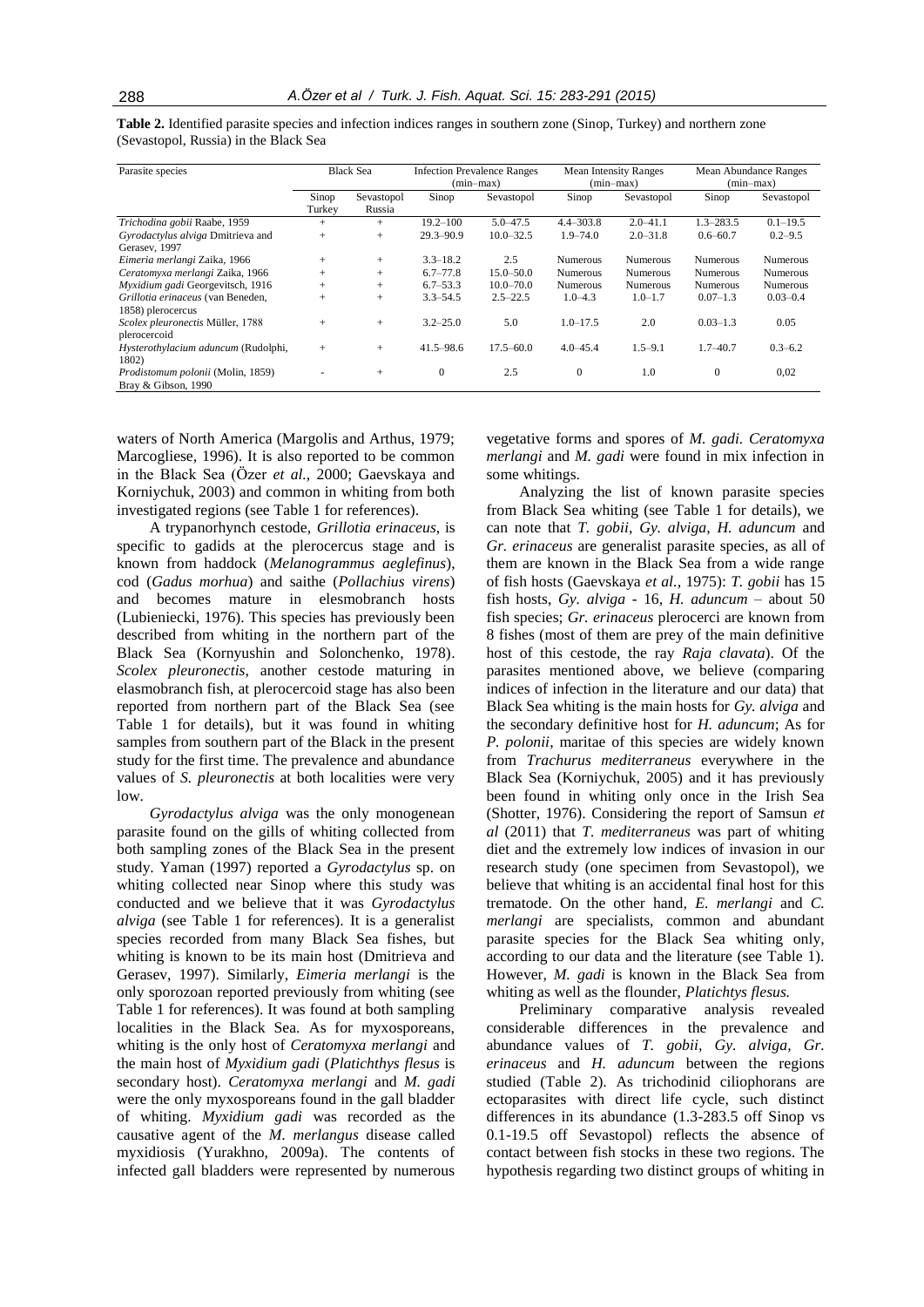the regions studied is supported by significant differences in minimum and maximum abundance values of helminth larvae (*Gr. erinaceus* and *H. aduncum)* infecting whiting via its food. Finally, we suggest the presence of a complex structure of whiting stocks in the Black Sea, and, although, *E. merlangi* and myxozoans are numerous in whiting in both fish stocks.

# **Conclusion**

Modern data on the Black Sea whiting parasite fauna in the northern (off Sevastopol) and the southern (off Sinop) zones of the Black Sea were obtained. Parasitological examination of the Black Sea whiting yielded eight and nine parasite species in Turkish and Russian samples respectively, comprising one ciliophoran, one sporozoan, one monogenean, one digenean, one nematode, two myxosporean and two cestodes. Based on the standard indices of whiting infections by parasites in the investigated populations in the present study and current literature, it can be stated that component structure of digenean community of the Black Sea whiting in northern part of the Sea has strongly changed since its previous investigations. On the other hand, five parasite species (*T. gobii*, *E merlangi*, *C. merlangi*, *M. gadi*, *Gy. alviga*) are recorded off Turkish coasts for the first time.

Comparative analysis of whiting parasites in northern and southern stocks of whiting in the Black Sea revealed very close results and protozoa, myxozoa and helminths are the most common parasitic groups in both regions.

From the historic point of view, the most diverse fauna of whiting parasites is in coastal waters in the northern part of the Black Sea due to the intensive parasitological investigations in the region and recording some new parasite species from whiting off Turkish coasts shows a clear need for parasitological studies in the region.

The current investigation revealed considerable differences in the minimum and maximum prevalence and abundance values of *T. gobii, Gy. alviga, Gr. erinaceus* and *H. aduncum* between the regions indicating two distinct groups of whiting and supported other studies suggesting a complex population structure of whiting in the Black Sea.

#### **Acknowledgement**

Authors are grateful to The Scientific and Technological Research Council (TÜBİTAK) of Turkey and National Academy of Sciences (NASU) of Ukraine for their financial support (project number 110O475). Authors also thank to Dr. Evgenija Dmitrieva (IBSS NASU) and for Dr. Vadim Kornyushin (IZAN NASU) for their valuable comments in identifying *Gyrodactylus alviga* and *Grillotia erinaceus*, respectively. Authors are thankful to Mr. Anton Chikunov, who collected whiting in Balaklava Bay near Sevastopol, and to anonymous fishermen in Sinop.

# **References**

- Berland, B. 1961. Nematodes from some Norwegian marine fishes. Sarsia, 2: 1-50. doi:10.1080/003 64827.1961.10410245
- Berland, B. 1991. *Hysterothylacium aduncum* (Nematoda) in fish. ICES Identification leaflets for diseases and parasites of fish and shellfish*,* No. 44, 4 pp.
- Bray, R.A. and Gibson, D.I. 1990. The Lepocreadiidae (Digenea) of fishes of the north-east Atlantic: review of the genera *Opechona* Looss, 1907 and *Prodistomum* Linton, 1910. Systematic Parasitology, 15: 159-202. doi: 10.1007/BF00010135
- Bush, A.O., Lafferty, K.D., Lotz, J.M. and Shostak, A.W. 1997. Parasitology meets ecology on its own terms: Margolis *et al.* revisited. J. of Parasit., 83: 575–583.
- Chesalin, M.V. 2011. The status of stocks and Ukrainian fishing of demersal fish in the Black Sea. In: V.N. Eremeev, A.V. Gaevskaya, G.E. Shulman, Y.A. Zagorodnyaya (Eds.), National Academy of Sciences of Ukraine, Institute of Biology of the Southern Seas. ECOSI-Hydrophysica, Sevastopol, Ukraine: 66 – 84.
- Chulkova, V.N. 1939. Parasite fauna of fishes near Batumi. Uchenie zapiski Leningradskogo universiteta*,* 43: 21- 31 (in Russian).
- Dimitrov, G.I. 1989. Study of fish helminths off Bulgarian Black Sea coast. PhD theses. Sofia: Bulgarian Academy of Sciences.
- Dmitrieva, E.V. and Gerasev, P.I. 1997. On the fauna of *Gyrodactylus* (Gyrodactylidae, Monogenea) of the Black Sea fish. Zoologicheskiy zhurnal, 76: 979-984.
- Dmitrieva, E.V. and Gerasev, P.I. 2000. Two new species of Gyrodactylus (Gyrodactylidae, Monogenea) from the Black Sea fish. Vestnik Zoologii*,* 34: 98 (In Russian).
- Froese, R. and Pauly, D. 2014. (Eds.) FishBase. World wide web electronic publication. www.fishbase.org, version (11/2014).
- Gaevskaya, A.V, Gusev, A.V., Delyamure, S.L., Donets, Z.S., Iskova, N.I., Kornyushin, V.V., Kovaleva, A.A., Margaritov, N.M., Markevich, A.P., Mordvinova, T.N., Naidenova, N.N., Nikolaeva, V.M., Parukhin, A.M., Pogoreltseva, T.P, Smogorzhevskaya, L.A., Solonchenko, A.I., Shtein, G.A. and Shulman, S.S. 1975. Key to the parasites of vertebrata of the Black and Azov Seas, Kiev: Nauka dumka, 552 pp.
- Gaevskaya, A.V. and Korniychuk, Y.M. 2003. Parasitic organisms as a component of ecosystems of the Black Sea near-shore zone of Crimea. In: Modern condition of biological diversity in near-shore zone of Crimea (the Black sea sector) In: V.N. Eremeev, A.V. Gaevskaya (Eds.), NAS Ukraine, Institute of Biology of the Southern Seas. EKOSI-Gidrophizika. Sevastopol: 425-490.
- Gaevskaya, A.V., Kornyichuk, J.M., Machkevsky, V.K., Pronkina, N.V., Polyakova, T. T., Mordvinova, A.N. and Popyuk, M.P. 2010. Characters of parasite system function of *Hysterothylacium aduncum* (Nematoda: Anisakidae) in the Black Sea. Morskoy ecologichesky zhurnal*,* 9: 37-50.
- Hislop, J.R.G., Robb, A.P., Bell, M.A. and Armstrong, D.W. 1991. The diet and food consumption of whiting (*Merlangius merlangus*) in the North Sea. ICES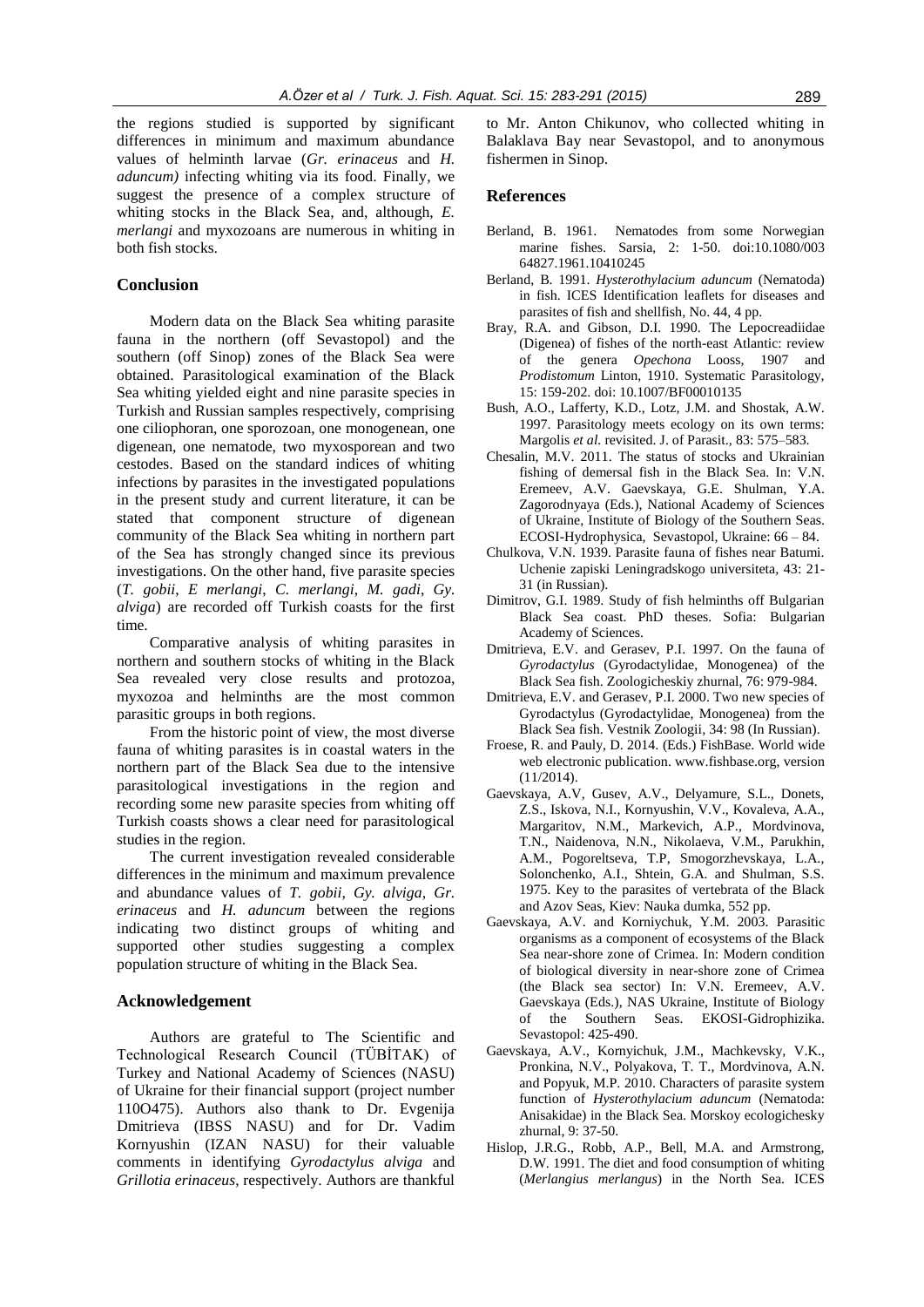Journal of Marine Science, 48: 139-156. doi: 10.1093/icesjms/48.2.139

- Keser, R., Bray, R.A., Oğuz, M.C., Çelen, S., Erdoğan, S., Doğutürk, S., Aklanoğlu, G. and Martı, B. 2007. Helminth parasites of digestive tract of some teleost fish caught in the Dardanelles at Çanakkale, Turkey. Helminthologia, 44: 217-221.
- Køie, M. 1993a. Nematode parasites in teleosts from 0 to 1540 m depth off the Faroe Islands (the North Atlantic). Ophelia, 38: 217-243. doi:10.1080/0078 5326.1993.10429897
- Køie, M. 1993b. Aspects of the life cycle and morphology of *Hysterothylacium aduncum* (Rudolphi, 1802) (Nematoda, Ascaridoidea, Anisakidae). Canadian Journal of Zoology, 71: 1289-1296. doi: 10.1139/z93-178
- Korniychuk, J.M. 2005. Present data on Digenea fauna of the Black Sea scads. Naukovi Zapiski Ternopolskogo University, 4: 121-123. (In Russian,
- Kornyushin, V.V. and Solonchenko, A.I. 1978. Redescription of cestodes *Grillotia erinaceus* (Beneden, 1849) and *Christianella minuta* (Beneden, 1849) from the Black Sea Cartilaginous fish. Biologiya Morya*,* 45: 26–33. (In Russian).
- Lom, J. and Dykova, I. 1992. Protozoan parasites of fish. Elsevier, Amsterdam.
- [Lubieniecki,](https://www.researchgate.net/researcher/83740017_B_Lubieniecki) B. 1976. Aspects of the biology of the plerocercoid of *Grillotia erinaceus* (van Beneden, 1858) (Cestoda: Trypanorhyncha) in haddock *Melanogrammus aeglefinus* (L.). Journal of Fish Biology*,* [8:](http://onlinelibrary.wiley.com/doi/10.1111/jfb.1976.8.issue-6/issuetoc) 431–439. doi: 10.1111/j.1095-8649.1976. tb03985.x
- Marcogliese, D.J. 1996. Larval parasitic nematodes infecting marine crustaceans in eastern Canada. 3. *Hysterothylacium aduncum*. Journal of Helminthological Society Washington, 63: 12-18.
- Margolis, L. and Arthur, J.R. 1979. Synopsis of the parasites of fishes of Canada. Bulletin of Fisheries Research Board Canada, 199: 269.
- Mange, S. 1993. Parasite fauna of fishes off Alushta, Black Sea. PhD. Thesis, Kiev, Ukraine: Kiev University, 15 p. (In Russian).
- Marques, J.F., Santos, M.J. and Cabral, H.N. 2009. Zoogeographical patterns of flatfish (Pleuronectiformes) parasites in the Northeast Atlantic and the importance of the Portuguese coasts a transitional area. Scientia Marina*,* 73: 461-471. doi: 10.3989/scimar.2009.73n3461
- Miroshnichenko, A.I. 2004. Parasites of the sea fishes and invertebrates. In: Karadag Hydrobiological Investigations. Proceedings devoted to the 90<sup>th</sup> anniversary of Karadag Biological Station Book, 2: 86-101. (in Russian).
- Moravec, F. and Muzzall, P. 2007. Redescription of *Rhabdochona cotti* (Nematoda, Rhabdochonidae) from *Cottus caeruleomentum* (Teleostei, Cottidae) in Maryland, USA, with remarks on the taxonomy of North American *Rhabdochona* spp. Acta Parasitologica, 52: 51-57.

doi: 10.2478/s11686-006-0049-x

- Najdenova, N.N. and Solonchenko, A.I. 1989. Parasite fauna of fishes. Flora and fauna of the USSR Natural Reserves. Karadag Natural Reserve fauna, 6-21. (In Russian).
- Osmanov, S.U. 1940. Materials on parasite fauna of the Black Sea fishes. Uchenie zapiski Leningradskogo gospedinstituta, kafedr zoologii i darvanizma, 30:

187-266.

- Öğüt, H. and Palm, H.W. 2005. Seasonal dynamics of *Trichodina* spp. on whiting (*Merlangius merlangus*) in relation to organic pollution on the eastern Black Sea coast of Turkey. Parasitology Research, 96: 149- 153. doi: 10.1007/s00436-005-1346-2
- Öğüt, H and Altuntaş, C. 2011. Monthly variation in the morphological characteristics of *Trichodina* sp. (Ciliophora: Peritrichida) found on whiting *Merlangius merlangus euxinus*. Revista de Biologia Marina y Oceanografia, 46: 269-274.
- Özer, A., Sezgin, T. and Erdem, O. 2000. A study on the *Hysterothylacium aduncum* (Nematoda: Anisakidae) infections in the whiting *Merlangius merlangus euxinus*. National Fisheries Symposium, Ondokuzmayıs University, Faculty of Fisheries and Aquatic Sciences, 20-22 September, Sinop: 632-641.
- Özer, A., Korniychuk, Y., Öztürk, T., Yurakhno, V. and Kornyushin, V. 2012a. Parasite fauna of the Black Sea whiting, *Merlangius merlangus* L., 1758 and it's dynamics in relation with some host factors. XI European Multicolloquium of Parasitology (EMOP XI) (Cluj-Napoca, Romania, July 25–29): Abstr. Cluj-Napoca. P. 395.
- Özer, A., Öztürk, T., Kornyushin, V., Korniychuk, Y. and Yurakhno, Y. 2012b. Light and scanning electron microscopic observations on *Grillotia erinaceus* (van Beneden, 1858) (Cestoda: Trypanorhyncha) plerocercoids in the Black Sea whiting *Merlangius merlangus* L., 1758. XI European Multicolloquium of Parasitology (EMOP XI) (Cluj-Napoca, Romania, July 25–29): Abstr. Cluj-Napoca. P. 505 – 506.
- Özer, A., Öztürk, T., Kornyushin, V., Kornyychuk, Y. and Yurakhno, V. 2014. *Grillotia erinaceus* (van Beneden, 1858) (Cestoda: Trypanorhyncha) from whiting in the Black Sea, with observations on seasonality and host-parasite interrelationship. Acta Parasitologica*,* 59: 420-425. doi: 10.2478/s11686- 014-0261-z.
- Paradiznik, V. and Radujkovic, B. 2007. Digenea trematodes in fish of the North Adriatic Sea. Acta Adriatica, 48: 115-129.
- Petter, A.J. and Maillard, C. 1987. Ascarides de poissons de Méditerranée occidentale. Bulletin du Museum National d'Histoire Naturelle, Paris, 9: 773-798. doi: 10.1051/parasite/199502s2217
- Petter, A.J. and Radujkovic, J. 1989. Parasites des Poissons marins du Montenegro: Nematodes. Acta Adriatica, 30: 195-236.
- Pogoreltseva, T.P. 1952a. Data on parasite fauna of fishes off the north-western part of the Black Sea. Proceedings of Institute of Zoology*,* 8: 100-120. (In Russian).
- Pogoreltseva, T.P. 1952b. New trematodes for the Black Sea fishes. Proceedings of Karadag Biological Station*,* 12: 28-39 (in Russian).
- Pogoreltseva, T.P. 1964. Materials to the study of parasitic protozoa of the Black Sea fish. Problemy parasitologii: Trudy URNOP. Kiev: Naukova dumka, 3: 16–29. (In Russian).
- Samsun, S., Erdem, Y. and Kalaycı, F. 2011. Feeding regime of whiting (*Gadus merlangus euxinus*  Nordmann, 1840) in Turkish middle Black Sea coast. Turkish Journal of Fisheries and Aquatic Sciences, 11: 515-522. doi: 10.4194/1303-2712-v11\_4\_02
- Shotter, R.A. 1976. The distribution of some helminth and copepod parasites in tissues of whiting, *Merlangius*